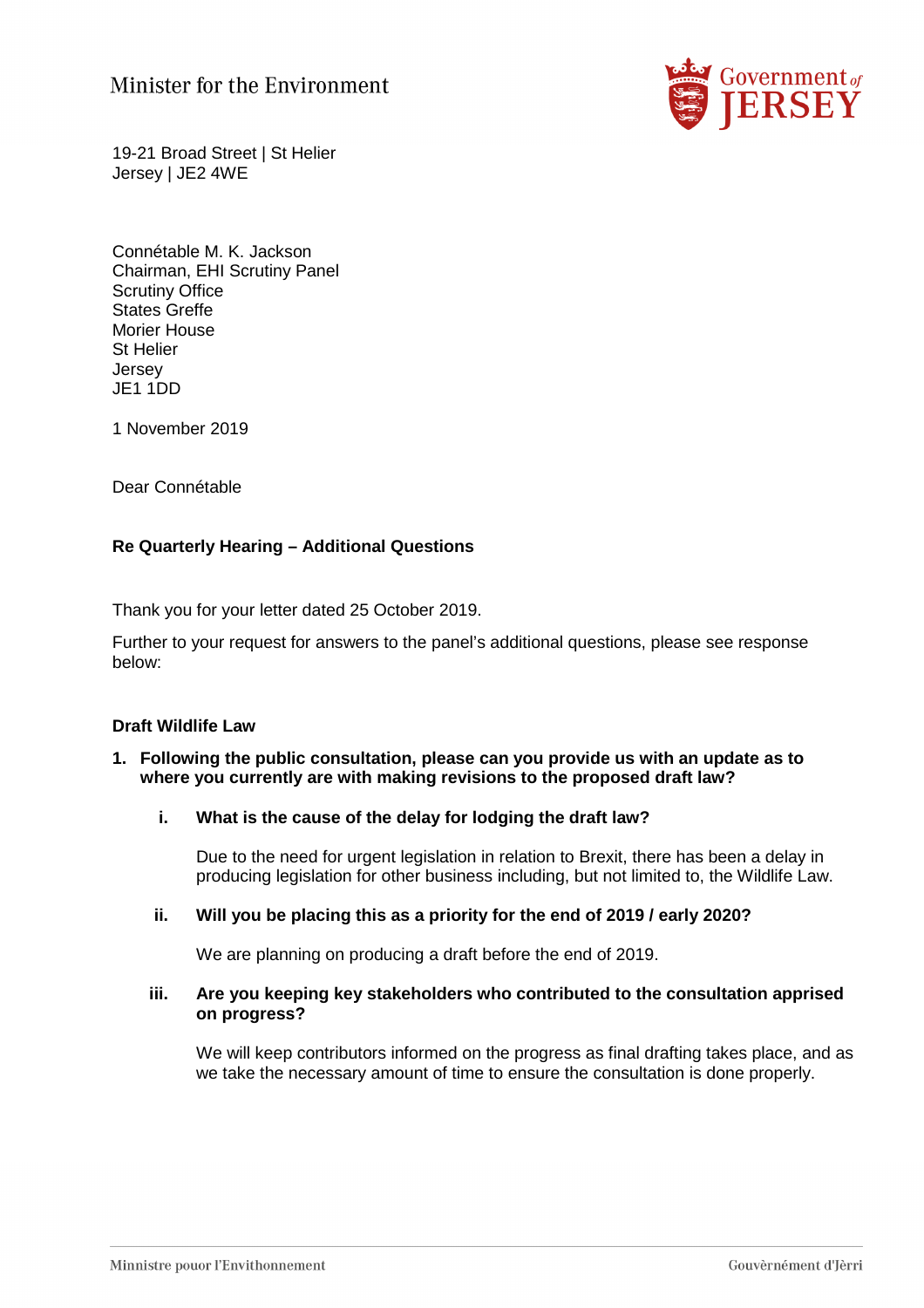# **Sewage spills and 'fatbergs'**

**2. In light of the recent sewage spillage and 'fatbergs' being washed up on Havre De Pas beach and the bathing pool, please can you advise what measures will be put in place to prevent future occurrences?** 

Following discussion with the scrutiny officer, this question has been redirected to the Minister for Infrastructure.

**3. What measures will be put in place to communicate better with business owners if it does happen again?** 

Following discussion with the scrutiny officer, this question has been redirected to the Minister for Infrastructure.

## **Sea lettuce management trial**

## **4. How is the sea lettuce management trial progressing?**

Following discussion with the scrutiny officer, this question has been redirected to the Minister for Infrastructure.

**5. When will the trial come to an end and when do you hope to report on the outcome of the trial?** 

Following discussion with the scrutiny officer, this question has been redirected to the Minister for Infrastructure.

## **Desalination**

#### **6. In the event that a changing climate continues to reduce the levels of rainfall that Jersey experiences, do you expect the desalination plant at La Rosiere to be eventually used more frequently in order to provide fresh drinking water, and if so, what effect will this have on both your department and the taxpayer?**

Yes, in the event that climate change continues, we do expect the desalination plant to operate more frequently and, assumedly, this would lead to an increase in cost by Jersey Water. The Island Plan will take into account the eventual need for an additional reservoir.

# **Brexit**

**7. We note that, during the Assembly sitting on the 11th September, you successfully moved legislation forward in the schedule to ensure that it could be approved by the Assembly before the 31st October, when the UK may leave the EU without a deal. Is there any other outstanding Brexit related legislation which you are likely to bring forward to the Assembly? If so, please provide details.**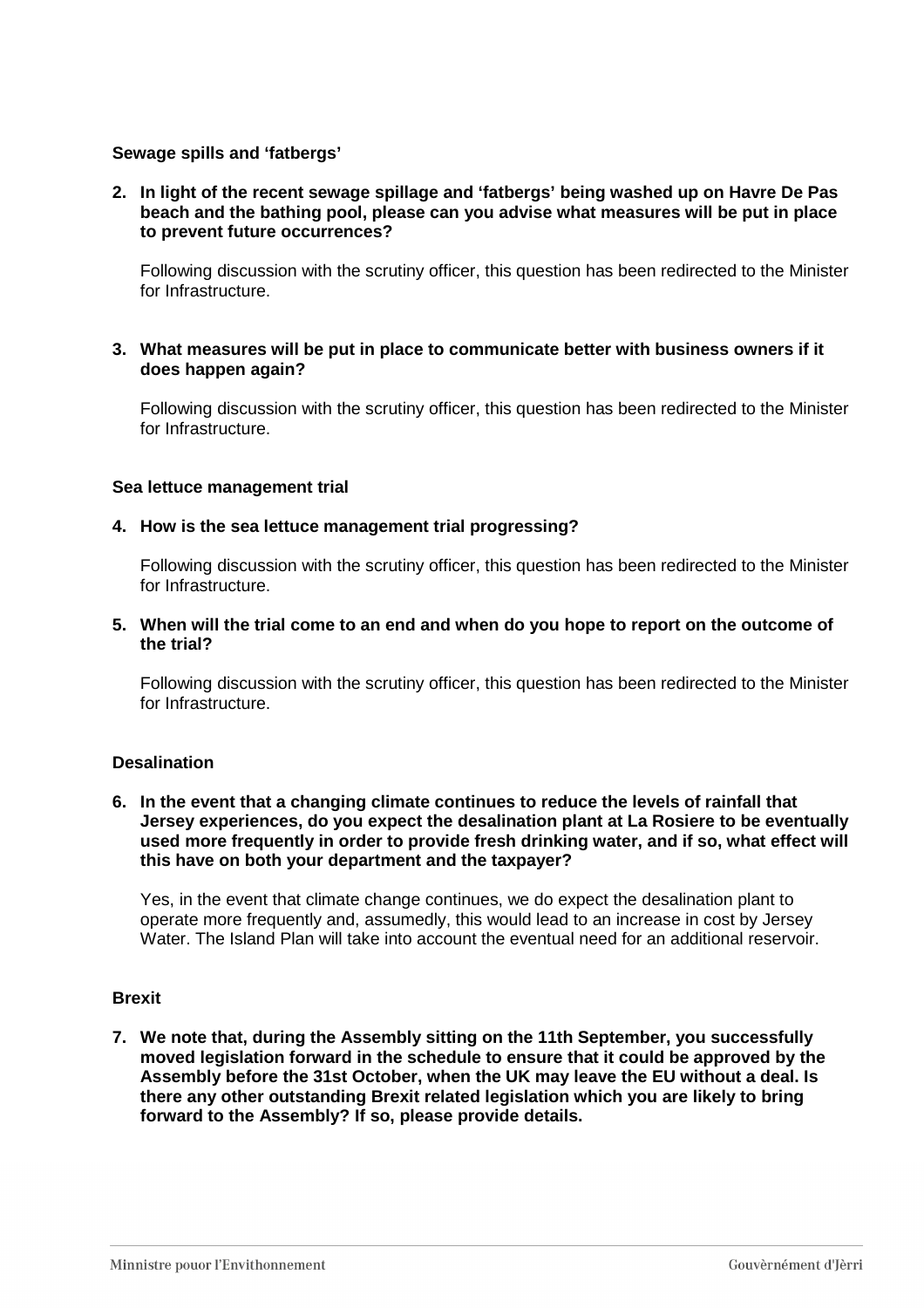For areas in which it was identified there was a need for legislation, we took the appropriate action in advance where possible. However, as was stated in 11 September States sitting, the need for legislation has had to be dynamic as the UK has been negotiating with the EU on our behalf. At this moment in time, there is no outstanding Brexit legislation which we are aware of.

## **8. How has your department adapted to the changes in attitude towards Brexit that has taken place within the UK government over the past few months?**

We have always prepared for the worst-case scenario, independently from perceptions of the UK Government's attitude.

It is important to note that Brexit has affected our BAU resources and we have sought funding to backfill as needed.

## **Green fields**

**9. During a live Q&A session on Facebook, the Minister for Children & Housing stated that the Island might need to build new housing on green fields. A few days before, the Constable of Grouville stated that a lack of brownfield sites may require the use of green spaces. Do you expect the criteria for new builds on these sites to change in order to accommodate a larger population as part of the Island Plan? If so, what role will you have in reshaping how green zones/fields can be used?** 

The new Island Plan will have to address where and how the island's development needs for the next ten years can be met, which might include the use of some green fields. A range of potential options for the new plan's spatial strategy have been set out as part of the Island Plan Review Strategic Issues and Options consultation, the outcome of which will be published soon.

It is my responsibility, as Minister for the Environment, to bring forward a draft Island Plan, however, it is the States Assembly which will ultimately approve the content of the policies and proposals within it.

#### **Dolphins**

- **10. A study published by Scientific Reports concluded that the Normano-Breton Gulf contains high pollutant exposure level for the bottlenose dolphin community living there.** 
	- **i. Given that Jersey exists inside this gulf, what work is your department doing to prevent high levels of organochlorinated contaminants from harming wildlife in the surrounding waters?**

We monitor effluents from Jersey, but output from the water treatment plant are the responsibility of Infrastructure. They are contemplating installing a Nitrate recovery plant, but this would be a £20 million project. We work with the Action for Cleaner Water group to keep reducing nitrates use by the agriculture. As we have almost no industry, the other sources are insignificant, as far as I know.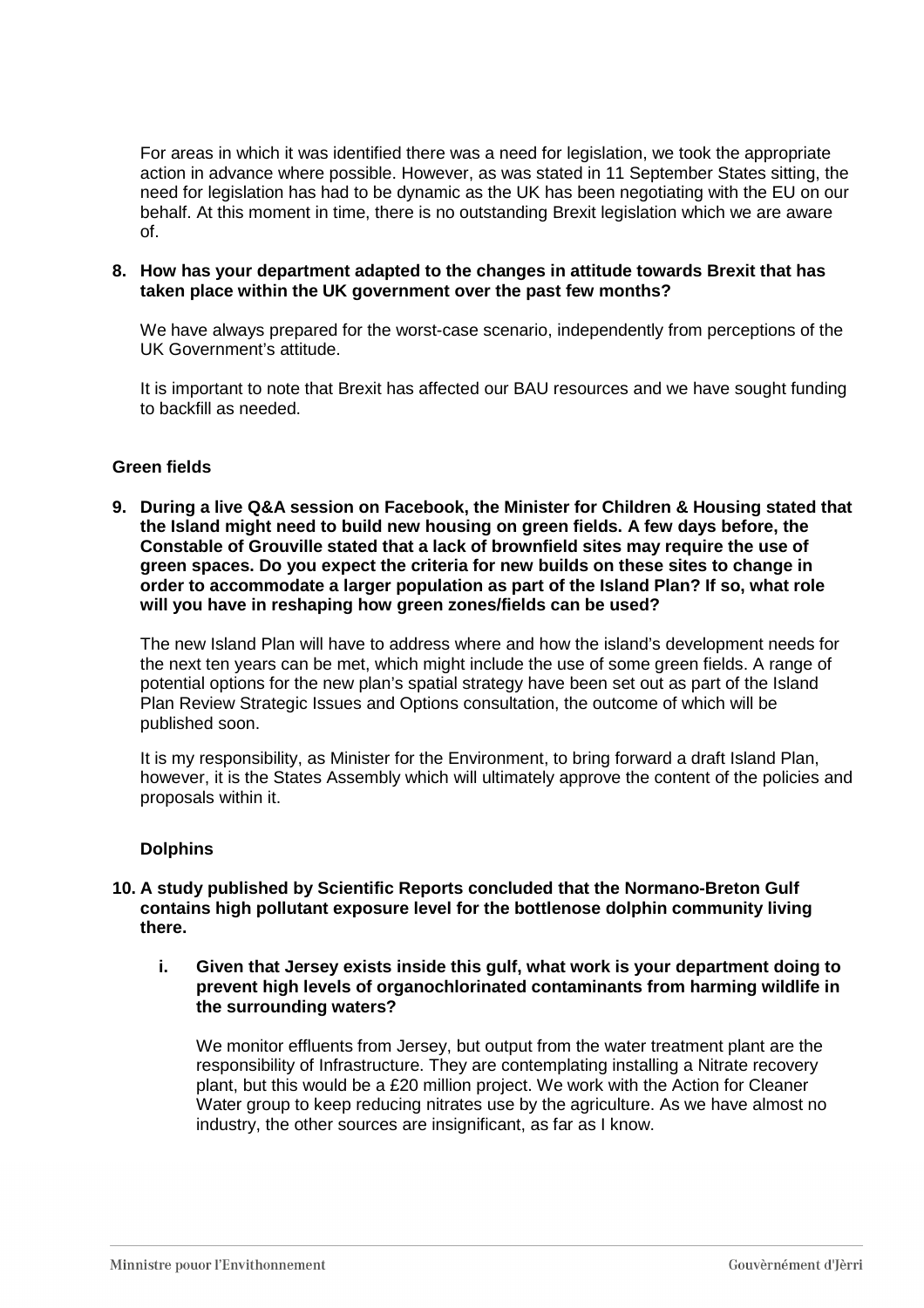In this respect, the contamination measured from NBG dolphins may have originated from some distance outside the area.

It should be noted that Marine Resources do not monitor the levels or use of organic pollutants in the island although other GHE teams (such as Environmental Health and Environmental Protection) may be able to quantify Jersey's generation of persistent organic pollutants. Since 1994 Marine Resources have made quarterly measurements of heavy metals in seaweed and shellfish samples (intertidal and offshore) with levels always having been low.

## **ii. How might it fit into the climate change initiatives you are currently working on?**

Marine Resources (in conjunction with local and other NGOs) monitors the local marine mammal population via recorded sightings (circa 500 per annum) and the use of seabed hydrophones which record several hundred encounters annually. We also take measurements and samples from dead individuals (around 10 to 15 a year).

This assists us (and our research partners) in documenting and understanding the abundance, site usage, population structure and behaviour of dolphins, porpoises and seals within Jersey waters. This information is incorporated into our wider marine spatial management project which is using ecosystem service principles to look at the ecological, socio-economic and cultural value of our marine environment.

However, while our marine spatial management project includes the evaluation of individual habitats within a climate change framework, our marine mammal work is not directly linked to any climate change initiatives. Early results do suggest that some shallow marine habitats (such as kelp forests, seagrass meadows and maerl beds) do act as effective carbon storage areas although the actual contribution that they could make towards Jersey's Carbon Zero target has yet to be established.

Please note that I have attached an appendix which provides further background to the recently published study.

If you require anything further or need additional clarification, please do not hesitate to contact me.

Yours sincerely

Deputy John Young Minister for the Environment

D +44 (0)1534 440540 E j.young@gov.je